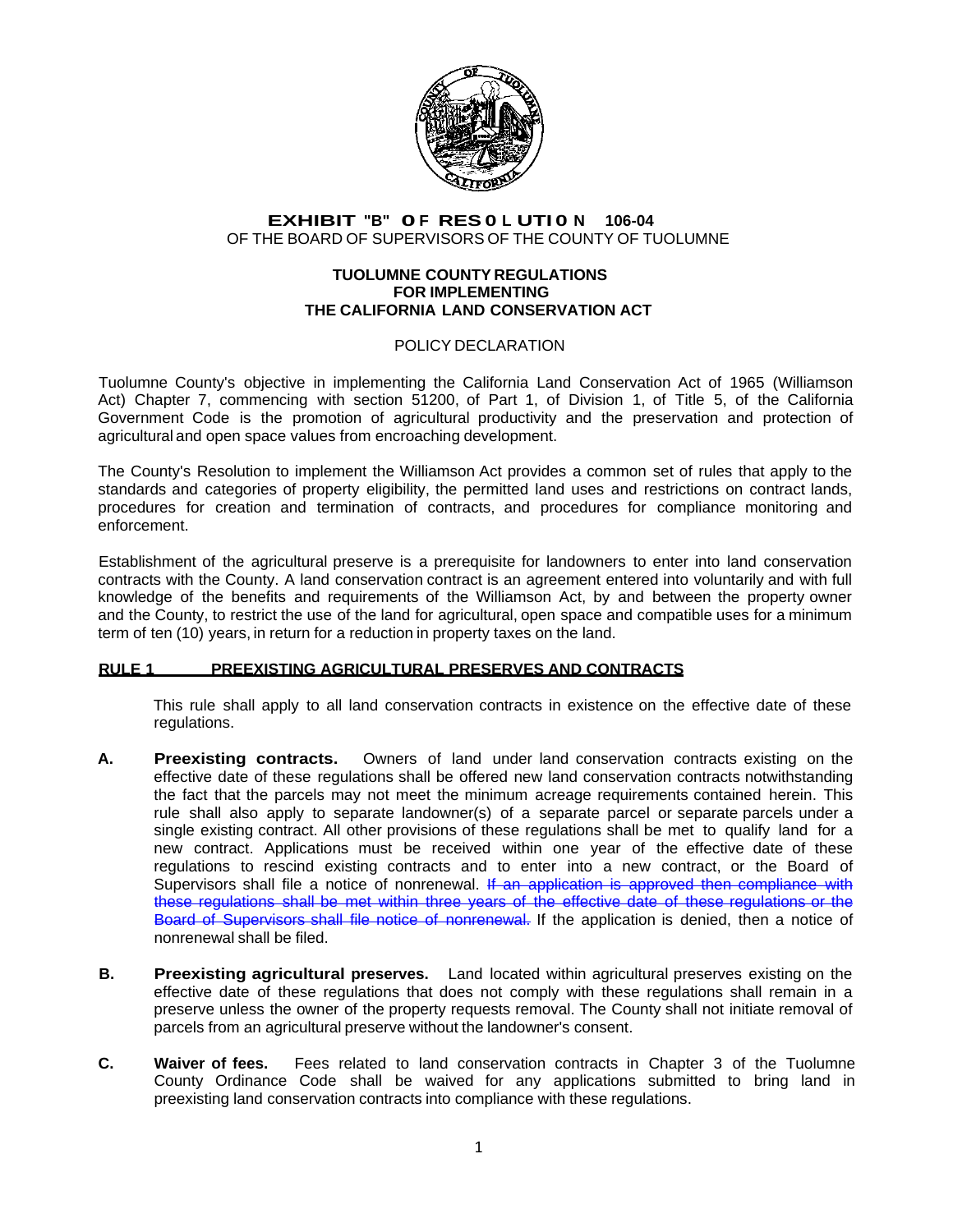## **RULE 2 GENERAL PROVISIONS**

- **A. Short title, citation.** These regulations shall be known and may be cited as either the "Tuolumne County Regulations for Implementing the California Land Conservation Act" or the "Tuolumne County Williamson Act Regulations."
- **B. State legislation.** These regulations reflect the authority granted to the County to establish regulations for implementing the California Land Conservation Act of 1965, as amended, and recognize subordination of the provisions contained herein to changes in that act through state legislation that impose mandates on the County.
- **C. General rules for interpretation.** Terms used in these regulations shall be as defined in Section 51201 of the California Government Code, or other applicable codes as referenced herein. Words in the present tense shall include the future; the singular shall include the plural; the word "shall" is mandatory and not directory. Whenever reference is made to any portion of these regulations or any other ordinance, resolution or law, the reference shall apply to all amendments and additions now or hereafter made.
- **D. Regulations** set forth in this document and the provisions of the California Land Conservation Act of 1965 as set forth in the Government Code, must be complied with. In the case of inconsistency the more restrictive of the two shall apply.
- **E. Agricultural and open space uses.** Agricultural preserves may include both agricultural and open space uses as provided by Section 51201(d) of the Government Code. In the furtherance of open space uses in the preserves, the County adopts the provisions of Government Code Section 51205.

### **RULE 3 AGRICULTURAL PRESERVES**

# **A. Size of preserve.**

- 1. An agricultural preserve shall consist of no less than one hundred (100) acres provided that in order to meet this requirement two or more parcels may be combined if they are contiguous or if they are in common ownership.
- 2. The County may establish an agricultural preserve of less than one hundred acres if the Board of Supervisors finds that smaller preserves are necessary due to the unique characteristics of the agricultural enterprises in the area and that the establishment of preserves of less than 100 acres is consistent with the Tuolumne County General Plan.
- **B. Eligibility criteria for agricultural preserves.** Consistent with the California Land Conservation Act of 1965, land must meet the following criteria to be included within an agricultural preserve.
	- 1. Zoning and General Plan land use designations. Parcels zoned as AE-37:AP, O:AP or O-1:AP and with any other zoning combining district may be included within an agricultural preserve. Land should be designated Agricultural (AG) or Open Space (O) to be included within an agricultural preserve; however, the Board of Supervisors may allow land designated for other uses within an agricultural preserve subject to review and recommendation by the Agricultural Advisory Committee. [Resolution 59-08, adopted May 20, 2008] An agricultural preserve may contain land other than agricultural land, but the use of any land within the preserve and not under contract shall within two years of the effective date of any contract on land within the preserve be restricted by zoning, including appropriate minimum parcel sizes that are at a minimum consistent with the California Land Conservation Act, in such a way as not to be incompatible with the agricultural use of the land, the use of which is limited by contract in accordance with this chapter.
	- 2. Minimum parcel size. The minimum size of a parcel for inclusion in an agricultural preserve shall be ten (10) gross acres when the parcel can sustain an agricultural use.
	- 3. Land use criteria. Only those parcels that are primarily used for commercial agricultural production or open space as respectively established in Rules 8 and 9 of these regulations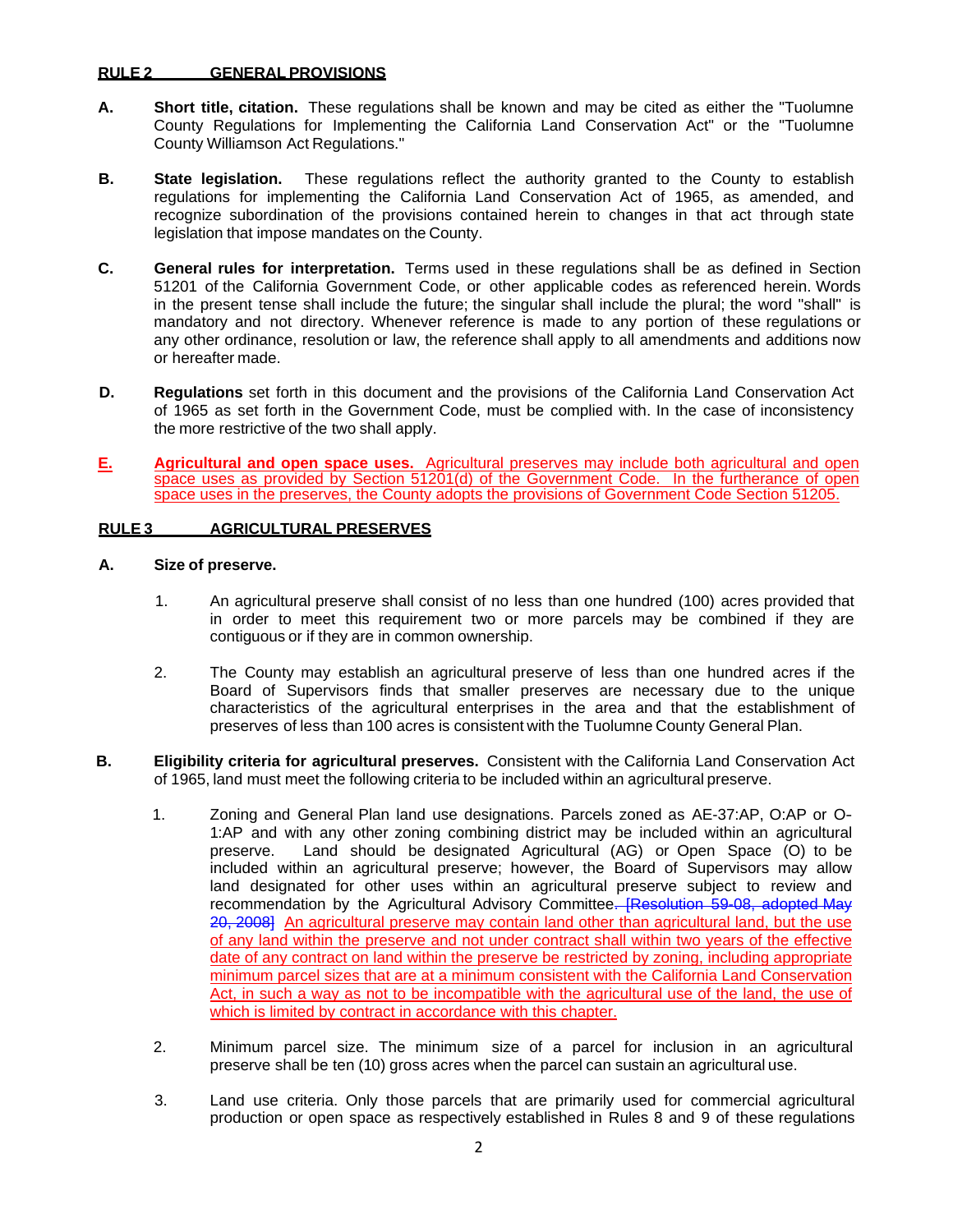shall be eligible for inclusion within an agricultural preserve.

- **C. Application for preserve.** To establish, alter the boundaries of, or disestablish an agricultural preserve, an application executed by all persons having legal and equitable interests shall be submitted to the Community Development Department Resources Agency on a form prescribed by that Department Agency with the applicable fees established in Chapter 3.40 of the Tuolumne County Ordinance Code.
	- 1. The application for establishment, alteration or disestablishment shall include the following:
		- a. A copy of a recorded map or assessor's parcel map showing the subject real property as a single parcel, a number of separate parcels, or a group of contiguous parcels.
		- b. A legal description and names and addresses of all the owners of legal or equitable interest in the property.
	- 2. The application for establishment or enlargement shall also include any one or a combination of the following:
		- a. A viable agricultural production management plan detailing the type and quantity of the agricultural use including but not limited to how the parcel or parcels of land are to be commercially utilized for the production of food, feed, or fiber, nursery or apiary commodities. The management plan should include applicable information regarding methods of production, acreage, improvements, marketing of products, a description and/or map of all appurtenant structures, accessory uses, and equipment and any other information that describes the nature or scope of the commercial agricultural use.
		- b. A wildlife habitat area management plan that may only be approved after consultation with and consideration of the recommendation of the California Department of Fish and Game Wildlife.
		- c. A submerged area plan identifying the boundaries of the submerged area.
		- d. A master plan for providing recreational facilities for use by the public.
		- e. A scenic corridor management plan in accordance with the specific plan adopted by the county for the scenic route that has been approved by the State Department of Transportation Advisory Committee on a Master Plan for Scenic Highways.
		- f. A plan for open space use pursuant to Rule 9A,
- **D.** Application for zoning. An application to establish or enlarge an agricultural preserve shall also be deemed to be an application to rezone the subject property to an Agricultural Preserve (AP) combining district.
- **E. Review of application.** An application to create or alter the boundaries of an agricultural preserve and associated zoning or to disestablish an agricultural preserve shall be referred by the Community Development Department Resources Agency to the Agricultural Commissioner who shall review and verify the application information. The Agricultural Commissioner shall then schedule a meeting of the Agricultural Advisory Committee for review of the application and recommendation to the Board of Supervisors. The Agricultural Advisory Committee shall consider the consistency of the application with the provisions of these regulations. If the Agricultural Advisory Committee determines that the agricultural production management plan does not provide for viable agricultural use of the land, the Agricultural Advisory Committee shall review the proposed agricultural use for its potential to generate an annual gross income of \$2,000 per contract. If the Agricultural Advisory Committee determines that the agricultural production management plan provides a basis for generating an annual gross income of \$2,000, it shall recommend approval of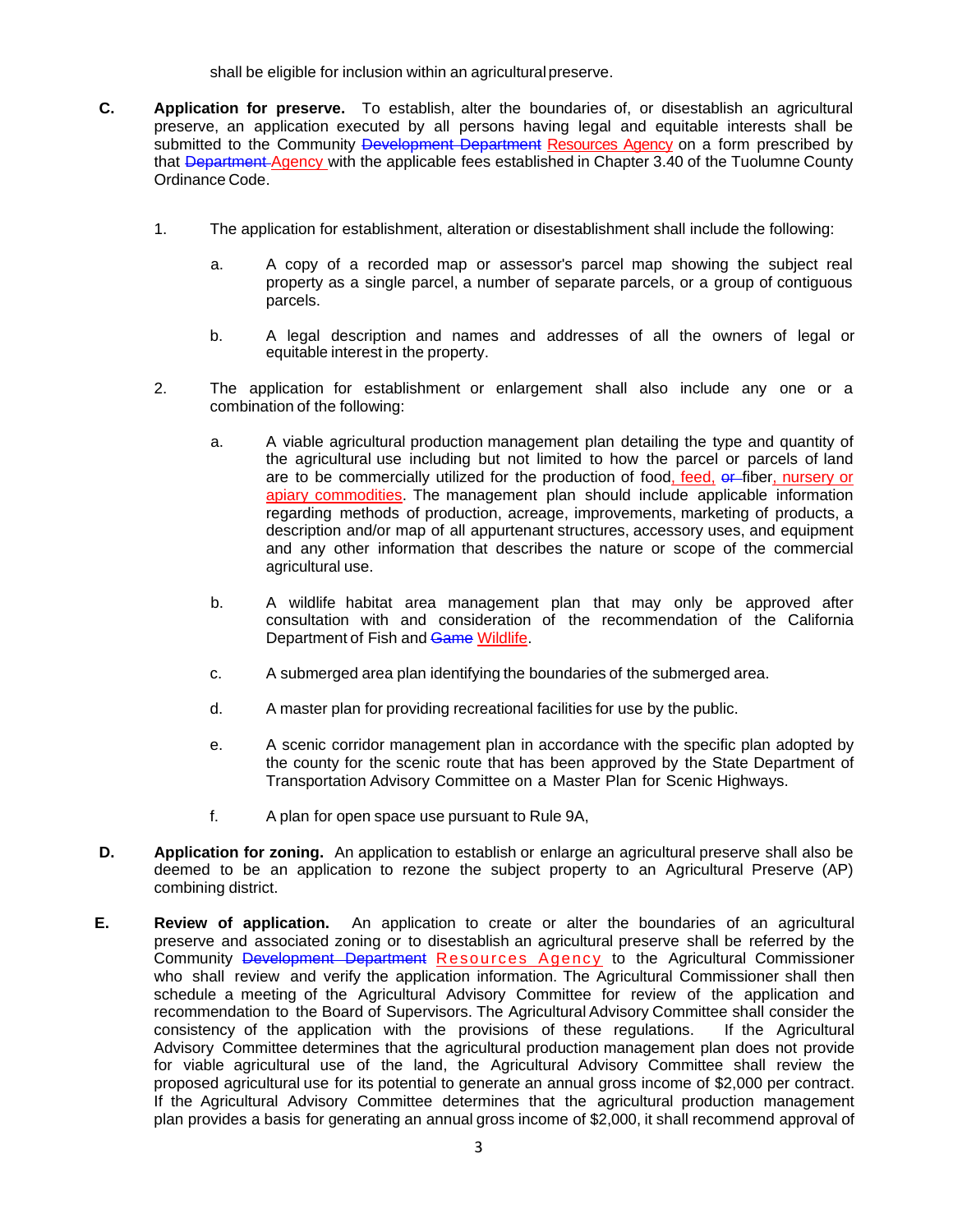the plan to the Board of Supervisors. The recommendation of the Agricultural Advisory Committee shall be submitted to the Board of Supervisors by the Community Development Department Resources Agency along with a recommendation by that Department of the consistency of the application with the Tuolumne County General Plan. The review of any required rezoning shall be processed concurrently with the review of the application to create or alter the boundaries of an agricultural preserve and in accordance with the provisions of chapter 17.70 of the Tuolumne County Ordinance Code and the California Government Code.

- **F.** Action by board. The Community Development Department Resources Agency shall submit a report to the Clerk of the Board of Supervisors containing the recommendation of the Agricultural Advisory Committee and the recommendation of consistency with the General Plan and the recommendation of the Planning Commission regarding any associated rezoning. Upon receipt of the report, the Clerk of the Board shall schedule the matter for public hearing and give notice as provided in section 17.68.130(D) of the Tuolumne County Ordinance Code and in sections 51232 and 51233 of the Government Code. In addition, notice shall also be given to all owners of the land within the affected agricultural preserve. Such hearing may be continued from time to time. The Board of Supervisors shall render its decision to deny, modify or approve the application for the creation, alteration of boundaries or disestablishment of an agricultural preserve, and the management plan, within 60 days after receipt of the report from the Community Development Department Resources Agency. A decision of approval shall be made by adoption of a resolution.
- **G. Filing with county recorder.** Upon approval of an agricultural preserve by the Board of Supervisors, the Clerk of the Board shall file the resolution under which the preserve was established and a map of the boundaries of the preserve with the county recorder and distribute copies of the filed documents to the landowner, Community Development Department Resources Agency, and Agricultural Commissioner.
- **H. Filing with Director of Conservation.** The Assessor/Recorder shall file a map of all agricultural preserves in the County with the Director of Conservation in accordance with section 51237.5 of the Government Code.

# **RULE 4 LAND CONSERVATION CONTRACTS**

### **A. General Provisions.**

- **1. Qualifications for Land Conservation Contracts.** To qualify for a Land Conservation Contract, land shall be in an agricultural preserve, and be comprised of a single parcel of land, or two or more contiguous or discontiguous parcels in the same preserve when such parcels are under the same ownership or are owned by immediate family members and are managed as a single unit.
	- a. A written agreement between the immediate family members all property owners is required to be part of the management plan showing that the single unit management exists.
	- b. Agricultural lands shall be presumed to be in parcels large enough to sustain their agricultural use if the land is at least 10 acres in size in the case of prime agricultural land or 40 acres in size in the case of land which is not prime agricultural land. The combined parcels must comply with the minimum acreage requirement as applicable for the type of contract, provided that no individual parcel shall be less than ten (10) gross acres in size when the parcel can sustain an agricultural use and must currently be utilized for or proposed to be utilized for commercial agricultural or open space uses as provided in these regulations and the California Land Conservation Act.
	- c. Any proposed utilization for commercial agricultural operations, open space and other qualifying and compatible uses shall be existing at the time of recommendation for approval by the Agricultural Advisory Committee for a new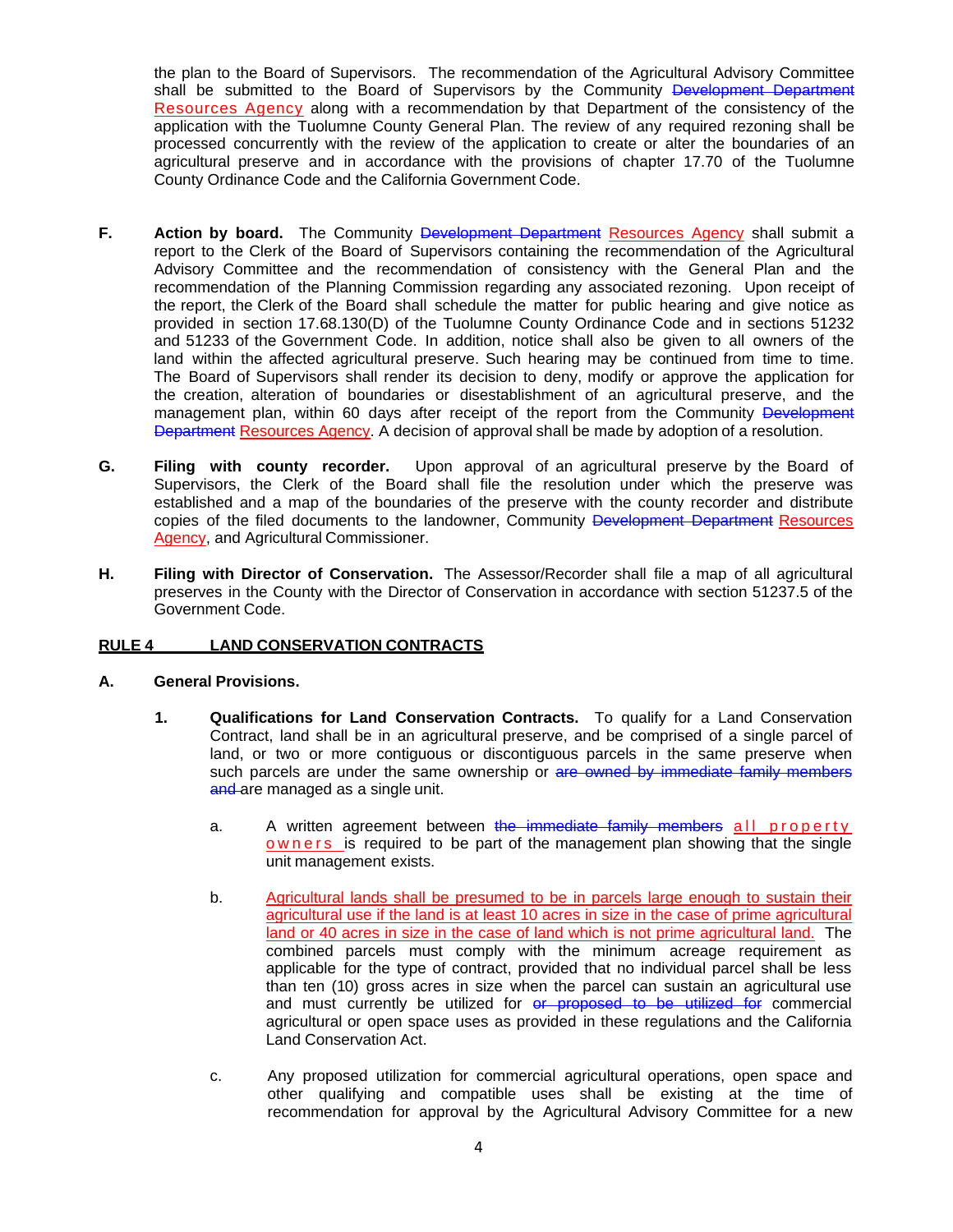Williamson Act land conservation contract*.* [Resolution 59-08, adopted May 20, 2008]

# **2. Minimum Acreage for Land Conservation Contracts.** The required minimum acreage shall be as provided in the following:

| <b>MINIMUM ACREAGE FOR LAND USES</b>                                                                                                                                                                                                                                                          |                        |  |  |
|-----------------------------------------------------------------------------------------------------------------------------------------------------------------------------------------------------------------------------------------------------------------------------------------------|------------------------|--|--|
| <b>Use</b>                                                                                                                                                                                                                                                                                    | <b>Minimum Acreage</b> |  |  |
| Dry land grazing                                                                                                                                                                                                                                                                              | 160 acres              |  |  |
| At least 90% shall be for agricultural production                                                                                                                                                                                                                                             |                        |  |  |
| Dry land grazing used in combination with a minimum of 16 acres of<br>irrigated pasture. At least 90% shall be for agricultural production.                                                                                                                                                   | 80 acres               |  |  |
| 0r                                                                                                                                                                                                                                                                                            |                        |  |  |
| Combination of nonprime agricultural uses, including dry/and grazing,<br>minimum of 40 acres on one use. At least 90% of the site shall be in<br>agricultural production. [Resolution 59-08, adopted May 20, 2008]                                                                            |                        |  |  |
| All other nonprime agricultural uses; excluding dry/and grazing.<br>At least<br>90% shall be for agricultural production<br>Or                                                                                                                                                                | 40 acres               |  |  |
| Combination of prime agricultural uses with nonprime agricultural uses; 10<br>acre minimum for the prime use with the balance other nonprime agricultural<br>uses, including dry/and grazing. At least 90% shall be for agricultural<br>production. [Resolution 59-08, adopted May 20, 2008]  |                        |  |  |
| <b>Recreational Use;</b>                                                                                                                                                                                                                                                                      | 40 acres               |  |  |
| At least 90% shall be subject to the management plan                                                                                                                                                                                                                                          |                        |  |  |
| Open Space Use;                                                                                                                                                                                                                                                                               | 40 acres               |  |  |
| At least 90% shall be subject to the management plan                                                                                                                                                                                                                                          |                        |  |  |
| Recreational or Open Space Use, combined with prime agricultural use or<br>nonprime agricultural use, excluding dry/and grazing; 40 acre minimum for<br>the Recreational or Open Space use. At least 90% shall be subject to the<br>management plan. [Resolution 59-08, adopted May 20, 2008] | 80 acres               |  |  |

All parcels comprising the acreage requirements listed above shall be a minimum s1ze of ten (10) gross acres when the parcel can sustain an agricultural use.

### **3. Terms of Contract for Land Conservation Contracts.**

- a. The contract shall be binding upon, and inure to the benefit of all, successors in interest of the property owner in accordance with section 52243 51243 of the Government Code.
- b. The contract shall be for an initial term of ten years or (twenty years for a Farmland Security Zone contract) and on each anniversary date a year shall be added automatically to the initial term unless notice of nonrenewal is given.
- c. All contracts shall have a common anniversary date of the 31st day of December, and a land conservation contract must be executed on or before such dale to be in effect for the next succeeding fiscal year.
- d. The contract shall limit the uses of the land to those provided for in these regulations.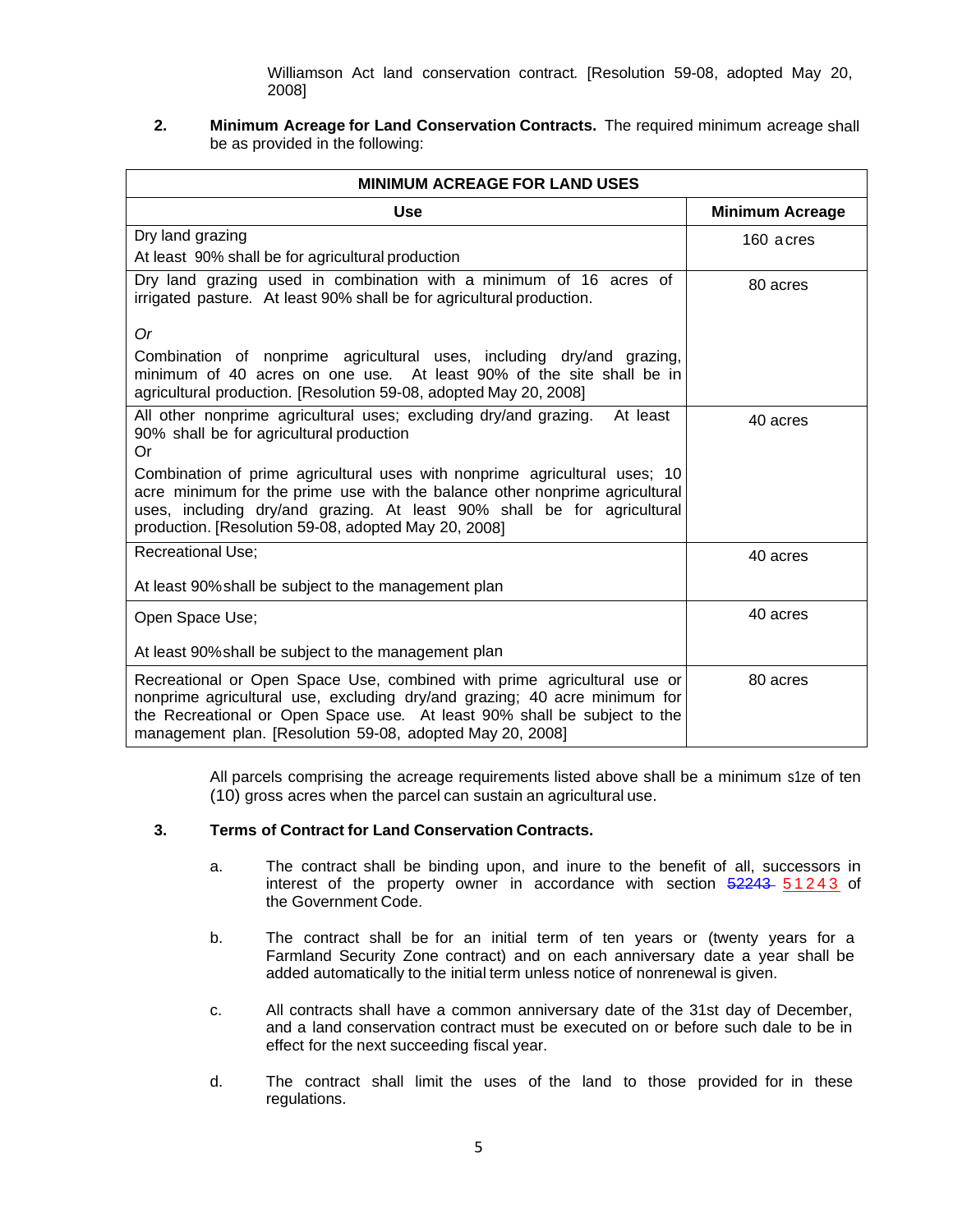- e. The contract shall require the land be managed in accordance with the applicable plan or plans. If a plan amendment is approved as provided for in Rule 4(B)(6), the amended plan shall be deemed automatically incorporated into the contract as though fully set forth therein without the need for a contract amendment.
- f. The contract shall provide for a biennial review for compliance with the terms and conditions of a land conservation contract. In addition, the Agricultural Commissioner may schedule an inspection of the land under contract to verify compliance at any time. Such review shall include the submittal of a report from the contracted property owners to the Agricultural Commissioner. The form, supplied by the Agricultural Commissioner, shall include information that demonstrates compliance with the management plan approved by the Board of Supervisors. Failure to comply with the conditions may be considered a breach of contract and the County may file a notice of nonrenewal of the contract or seek other remedies as authorized by law.
- g. A contract approved based upon an agricultural management plan for generating an annual gross income of \$2,000 per contract, shall require \$2,000 in annual gross income be generated for three of the immediately previous five years from the production of the agricultural commodity as provided in the approved management plan, starting with the initial anniversary as of and as determined on each anniversary date.

# **B. Procedures for a Land Conservation Contract**

- **1.** Application for Land Conservation contract. To enter into or to modify a land conservation contract, an application executed by all persons having legal and equitable interests shall be submitted to the Community Development Department Resources Agency on a form prescribed by that Department Agency. In addition to the application, applicable fees as established in Chapter 3.40 of the Tuolumne County Ordinance Code shall be submitted to the Department-Agency on or before October 1 of the calendar year for the contract to become effective January 1 of the succeeding year. The application shall include the following:
	- a. A copy of a recorded map or assessor's parcel map showing the subject real property as a single parcel or parcels when such parcels are under the same ownership, or are owned by immediate family members, and are managed as a single unit.
	- b. A legal description and the names and addresses of all the owners of legal or equitable interest in the property.
	- c. Any one or a combination of the plans listed in Rule 3(C)(2).
	- d. Any additional information the Agricultural Advisory Committee requires to enable it to determine the eligibility of the land involved for a contract.
- **2. Application for zoning.** An application to enter into or modify a land conservation contract shall also be deemed to be an application to rezone the subject property to an Agricultural Preserve (AP) combining district.
- **3. Review of application.** An application to enter into or modify a land conservation contract shall be referred by the Community Development Department Resources Agency to the Agricultural Commissioner who shall review and verify the application information. The Agricultural Commissioner shall then schedule a meeting of the Agricultural Advisory Committee for review and recommendation to the Board of Supervisors. The Agricultural Advisory Committee shall consider the consistency of the application with these regulations. The recommendation of the Agricultural Advisory Committee shall be submitted to the Board of Supervisors by the Community Development Department Resources Agency. The review of any required rezoning shall be processed concurrently with the review of the application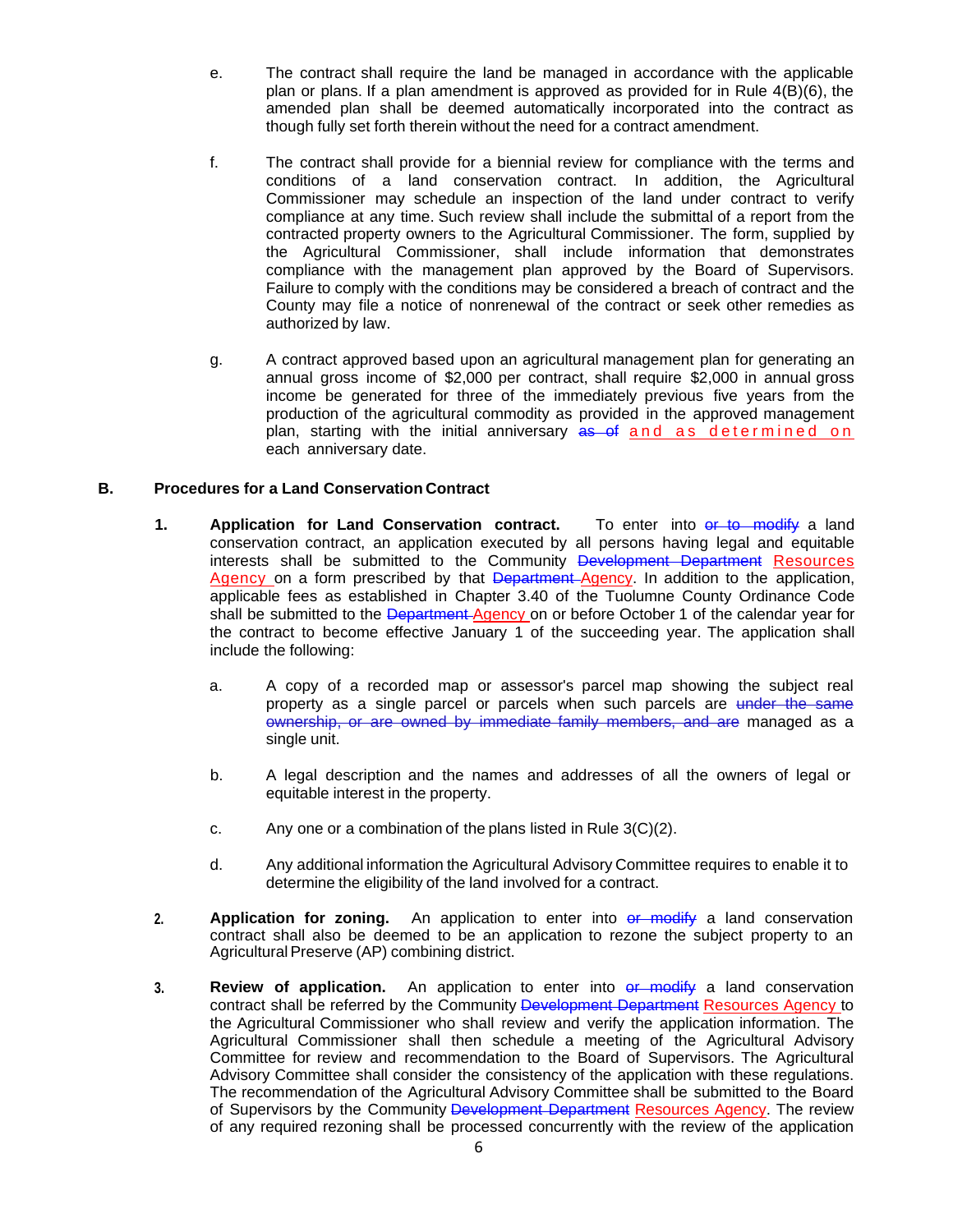to enter into or modify a land conservation contract in accordance with the provisions of chapter 17.70 of the Tuolumne County Ordinance Code and the California Government Code.

- **4. Action on contract application.** The Community Development Department Resources Agency shall submit a report to the Clerk of the Board of Supervisors containing the recommendation of the Agricultural Advisory Committee concerning the contract and recommendation of the Planning Commission regarding any associated rezoning. Upon receipt of the report, the Clerk of the Board shall schedule the matter for public hearing and give notice as provided in Section 17.68.130(D) of the Tuolumne County Ordinance Code and in Sections 51232 and 51233 of the Government Code. Notification shall be made to all landowners within and who border the affected agricultural preserve. The Board of Supervisors shall render its decision to deny, modify or approve the application for entering into or modifying a land conservation contract within 60 days after receipt of the report from the Community Development Department Resources Agency. Upon approval of the application, the Chairman of the Board of Supervisors shall be authorized to sign the contract on behalf of the County. The contract shall incorporate by reference the applicable plan(s) referenced in Rule 3(C)(2) approved by the Board in its consideration of the application. No contract shall be approved or modified unless the zoning of the affected land is in accordance with that referenced in Rule 3(B)(1) or such zoning has been approved concurrently with the approval or modification of a contract.
- **5. Recordation of contract.** Within 20 days of approval of the contract by the Board of Supervisors, the Clerk of the Board shall record the contract, which shall describe the land subject thereto, along with a reference to the map showing the location of the agricultural preserve in which the property lies, with the County Recorder and distribute copies of the recorded contract to the landowner, County Assessor/Recorder, Community Development Department Resources Agency and Agricultural Commissioner.
- **6.** Amending a Management Plan. Any significant changes that alter to the original land use or land configuration of the approved management plan for which the Board of Supervisors approved the contract, as determined by the Agricultural Commissioner, shall require an amendment to the management plan and shall adhere to the procedure in Rules 3(C), 3(DE) and 3(F), except that an amendment may be approved by the Agricultural Commissioner if determined to be consistent with Rule 4.

### **RULE 5 TERMINATION OF LAND CONSERVATION CONTRACTS**

- **A. Nonrenewal of Land Conservation contract.** On each anniversary date of a land conservation contract, a year shall be added automatically to the initial term unless notice of nonrenewal is given in accordance with the California Land Conservation Act for all or a portion of the property subject to the contract. When notice is provided within the time periods specified in the Land Conservation Act, the contract shall expire nine (9) years from the renewal date. When notice is provided outside the time periods, the contract shall expire ten (10) years from the renewal date. Upon recordation of the notice of nonrenewal, the valuation formula under the Revenue and Taxation Code changes for property tax assessment purposes. The land use restrictions, however, remain the same until the contract expires. The County prior to the expiration date of the contract shall not receive applications for converting the use of the land to uses that do not comply with the restrictions of the contract. A notice of nonrenewal filed by the County or a property owner with respect to land subject to an existing contract, or a contract entered into pursuant to these Regulations, may be withdrawn only upon the consent of the County and the issuance of a new contract in accordance with these Regulations and any additional conditions required by the County. Any request for withdrawal of a notice of nonrenewal shall include an application for a new contract that complies with these regulations. [Resolution 62-05 adopted May 17, 2005]
- **B. Rescission of Land Conservation contract.** In accordance with the Land Conservation Act, the landowner and the County may upon their mutual agreement rescind a contract in order to simultaneously enter into any of the following: (1) a new land conservation contract; (2) a farmland security zone contract; or (3) to facilitate a lot line adjustment, in accordance with Government Code Sections 51254 or 51257.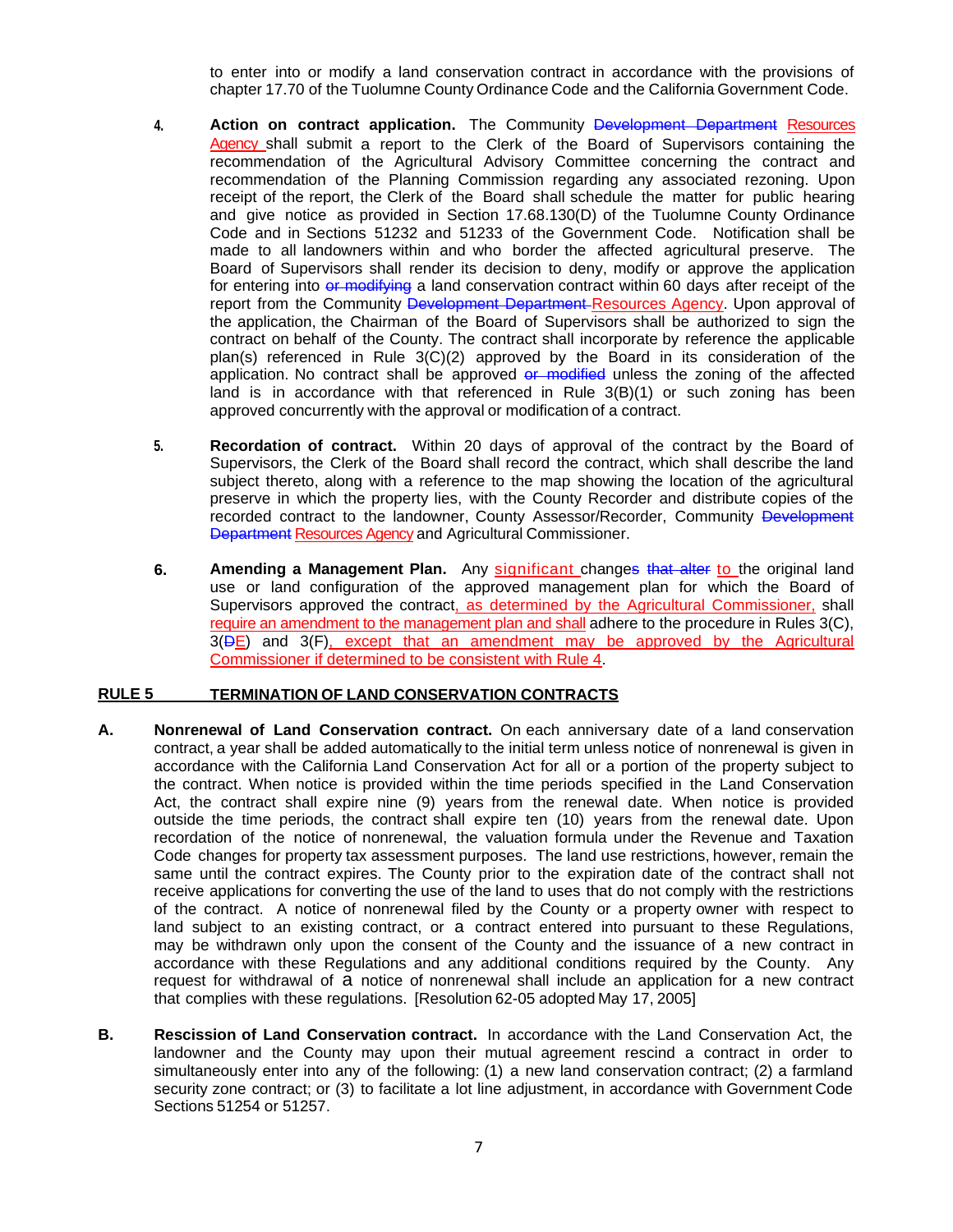- **C. Cancellation of Land Conservation contract.** In accordance with the Land Conservation Act, a landowner may petition the County for a cancellation of a contract to terminate the contact on all or a portion of the property. The Board of Supervisors may only approve cancellation of the contract under extraordinary circumstances as provided in Section 51282 of the Government Code.
	- 1. To cancel a land conservation contract, a petition signed by all parties having a legal or equitable interest in the property shall be submitted to the Community Development Department Resources Agency on a form prescribed by that Department Agency with the applicable fees established in Chapter 3.40 of the Tuolumne County Ordinance Code.
	- 2. A petition for cancellation shall be referred by the Community Development Department Resources Agency to the Agricultural Advisory Committee for review and recommendation to the Board of Supervisors and to the County Assessor for determination of the cancellation valuation of the subject property.
	- 3. The Community Development Department Resources Agency shall submit a report to the Clerk of the Board of Supervisors containing the recommendation of the Agricultural Advisory Committee concerning the cancellation of the contract and the certified statement from the Assessor concerning the cancellation valuation of the land. Upon receipt of the report, the Clerk of the Board shall schedule the matter for public hearing and give notice as provided in Section 17.68.130(D) of the Tuolumne County Ordinance Code and in Section 51284 of the Government Code. The Board of Supervisors shall render its decision to deny, approve or conditionally approve the petition for cancellation in accordance with the Land Conservation Act.
	- 4. Upon approval of a requested cancellation and recordation of a certificate of cancellation of contract, the valuation formula under the Revenue and Taxation Code changes for property tax assessment purposes and the land will be taxed at its current fair market value.
	- 5. Cancellation of a land conservation contract is subject to the payment of a cancellation fee equal to 12.5 percent of the cancellation valuation of the property as determined by the County Assessor based upon the current fair market value of the land as though it were free of the contractual restrictions in accordance with Section 51283 of the Government Code.

# **RULE 6 FARMLAND SECURITY ZONE CONTRACT**

The County shall offer Farmland Security Zone contracts for land that qualifies for such contracts and for inclusion in a Farmland Security Zone in accordance with Section 51296 of the Government Code when a landowner specifically requests inclusion in such zone and contract. The contract shall be for an initial term of twenty years and all rules and restrictions shall be the same as for Land Conservation contracts. On each anniversary date, a year shall be added automatically to the initial term unless the contract is terminated as provided in Rule 5 and Government Code Section 51297.

# **RULE 7 LAND USES**

- **A.** Use of land within an agricultural preserve or under a Williamson Act contract shall be in accordance with the uses provided in these regulations except where there is a conflict between these regulations and the Tuolumne County Uniform Zoning Ordinance. Where there is such conflict, the more restrictive of the regulations shall prevail. In the event that either these regulations or the Tuolumne County Uniform Zoning Ordinance are in conflict with the California Land Conservation Act, the more restrictive of the regulations shall prevail.
- **B.** The lawful use of land or buildings existing on the effective date of these regulations, although such use does not conform to these regulations, may be continued, provided that no such use or building shall be enlarged or increased, nor be extended to occupy a greater area than occupied by such use on the effective date of these regulations and further provided that if such uses ceases for a period of eighteen months, the use shall be deemed abandoned and the subsequent uses of the land or building shall be in conformance with these regulations. Whenever a nonconforming use has been changed to a conforming use, such use shall not thereafter be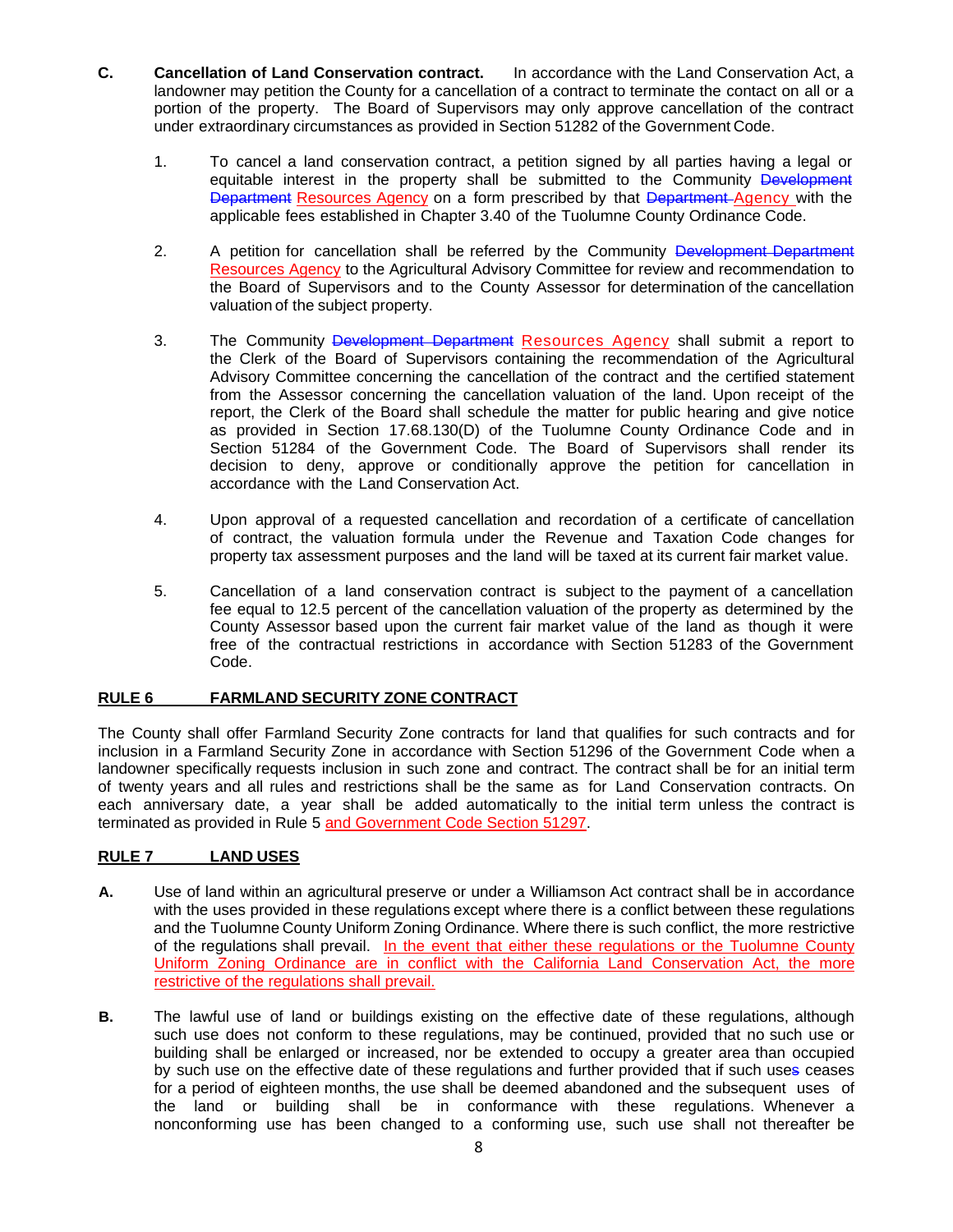changed to a nonconforming use. A nonconforming structure may be maintained and repaired as needed to keep it in sound condition and may be restored or reconstructed if damaged or destroyed by fire, flood, explosion, wind, earthquake, or other calamity not created or caused by the landowner. Nothing contained in these regulations shall require any change in overall layout, plans, construction, size, or designated use of any development, structure or part thereof, for which official approvals or required construction permits have been granted before enactment of these regulations.

#### **RULE 8 COMMERCIAL AGRICULTURAL USE**

**A. Qualifying uses for Commercial Agriculture.** Except as otherwise provided in these regulations, the following agricultural uses constitute the commercial agricultural activities that are acceptable and qualify land for inclusion in agricultural preserves  $er$  in and land conservation contracts established for commercial agricultural purposes:

Agricultural uses include general ranching and farming, any customary agricultural buildings and structures, necessary equipment for the maintenance and support of and for the following uses: livestock pastures and ranges; poultry practices; aquaculture facilities; animal husbandry, including fur-bearing species; operation of apiaries, tree, vine, row and field crops; ornamental and agricultural nursery stock; commercial timber or Christmas trees; recreational use as defined in Government Code Section 51201(n); fallow agricultural lands; production, processing, packing, selling and/or shipping of agricultural products grown or raised on the premises-farm or ranch, except those listed as Compatible or Conditional Uses.

The following uses may be permitted within the definition of compatible uses, if consistent with Section 51238.1 of the Government Code and the use shall not significantly impair the qualifying commercial agricultural use of the parcel(s).

- **B. Compatible uses for Commercial Agriculture.** The following compatible uses, and those which in the opinion of the Board of Supervisors, after recommendation of the Agricultural Advisory Committee, may be substantially similar in nature thereto and which enhance or expand the qualifying agricultural use with little or no impact on the agricultural use or open space characteristics and are otherwise in compliance with the principles of compatibility as set forth in Section 51238.1 of the California Government Code shall be permitted for land in an agricultural preserve or under a land conservation contract, on which there is already a qualifying use, unless otherwise provided in these regulations:
	- 1. Processing of agricultural products not primarily grown on the property subject to recommendation by the Agricultural Advisory Committee and approval by the Board of Supervisors Agricultural processing facilities and activities for agricultural commodities not grown or raised on the farm or ranch, that are the same type as the agricultural commodity grown or raised on the farm or ranch or a commodity that is necessary to process the agricultural commodity grown or raised on the farm or ranch, not to exceed 10% of the property size or 10 acres, whichever is less.
	- 2. Roadside stand up to one-thousand five-hundred square feet in area for agricultural products primarily grown or produced on the farm or ranch.
	- 23. Airstrips for agricultural purposes only.
	- 3. Product sales facilities for sale of produce primarily raised on the property.
	- 4. Animal rearing and training facilities.
	- 5. Farm labor and management housing shall be subject to recommendation by the Agricultural Advisory Committee and approval by the Board of Supervisors.
	- 6. U-pick operations without accessory facilities.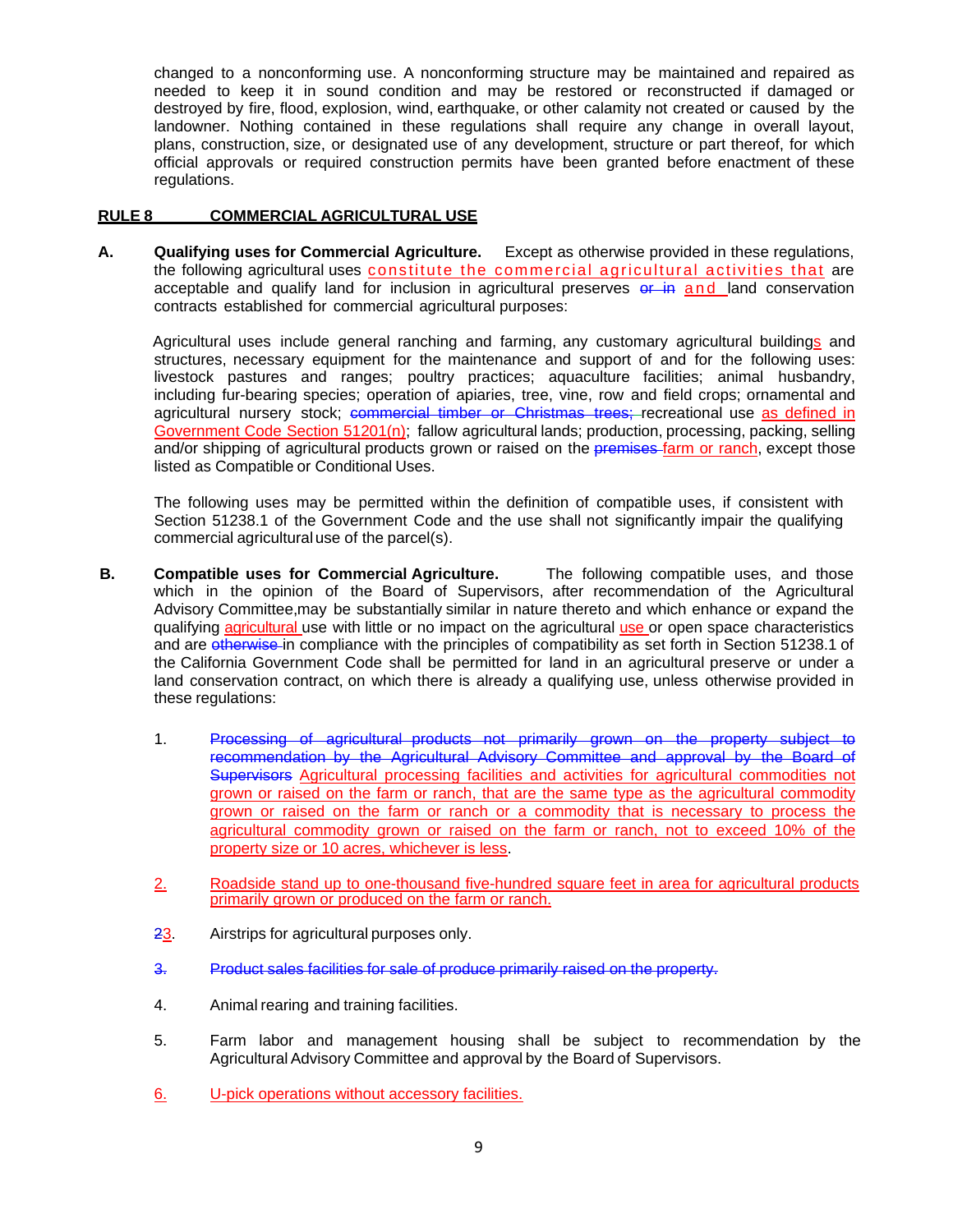- 67. The erection, construction, alteration, or maintenance of gas, water, sewer, electrical, or communications or other public utility distribution facilities.
- 78. Home occupations and cottage food operations as defined in Title 17 of the Tuolumne County Ordinance Code, which use is clearly incidental and secondary accessory to the use of the structure for dwelling purposes and which use does not change the character thereof.
- 89. Temporary film sets for not more than ninety days in a calendar year and not more than ninety consecutive days for any film production.
- 10. Storage of petroleum products for use in conjunction with the commercial agricultural use on the premises.
- 11. One single-family dwelling per parcel when the parcel meets the minimum acreage specified in Rule  $4(A)(2)$ . Where all parcels under the same contract fail to meet the minimum acreage requirement, one single-family dwelling may be erected on any one of the parcels under that contract. Any single-family dwelling constructed on the farm or ranch shall be for the furtherance of the operation of the qualifying agricultural use. Verification of the agricultural use shall be required prior to issuance of a Building Permit for the residence.
- 12. Recreational uses without buildings accessory to and compatible with the agricultural use of the farm or ranch that comply with Government Code Section 51201(n) including but not limited to walking, hiking, picnicking, camping, swimming, non-motorized biking, boating, fishing, hunting, or horseback riding, wagon rides, cattle drives or nature walks or other outdoor games or sports subject to recommendation by the Agricultural Advisory Committee and approval by the Board of Supervisors not involving construction of permanent structures and that do not attract more than an average of 25 persons per day. All recreational uses shall be provided for public participation without charge or with a reasonable charge that does not unduly limit use by the public as defined in Government eCode Section 51201(n).
- 13. Open space.
- 14. The development of mineral resources up to 1000 cubic yards per one acre Small-scale development of mineral resources, including borrow pits and quarries with associated buildings, apparatus and appurtenances thereto, for noncommercial purposes related to an agricultural use, provided surface development does not occur within two hundred feet of any exterior property line.
- 14. Farm or Ranch tours for the purpose of agricultural education of college, high school, elementary school or nursery school students, or other persons interested in similar agricultural pursuits.
- 15. Prospecting.
- 16. Residential care homes or nursery schools, within a permitted single-family dwelling occupied by persons involved in the commercial agricultural use of the farm or ranch for not more than six persons.
- 17. Transitional housing or supportive housing, within a permitted single-family dwelling occupied by persons involved in the commercial agricultural use of the farm or ranch.
- 18. Small or large family day care home within a permitted or conditional use single-family dwelling, subject to the requirements of Section 17.52.160 of the Tuolumne County Ordinance Code.
- 19. Bed and breakfast establishments, within a permitted single-family dwelling occupied by persons involved in the commercial agricultural use of the farm or ranch, not to exceed six guest bedrooms.
- 20. Farm stay within a permitted single-family dwelling occupied by persons involved in the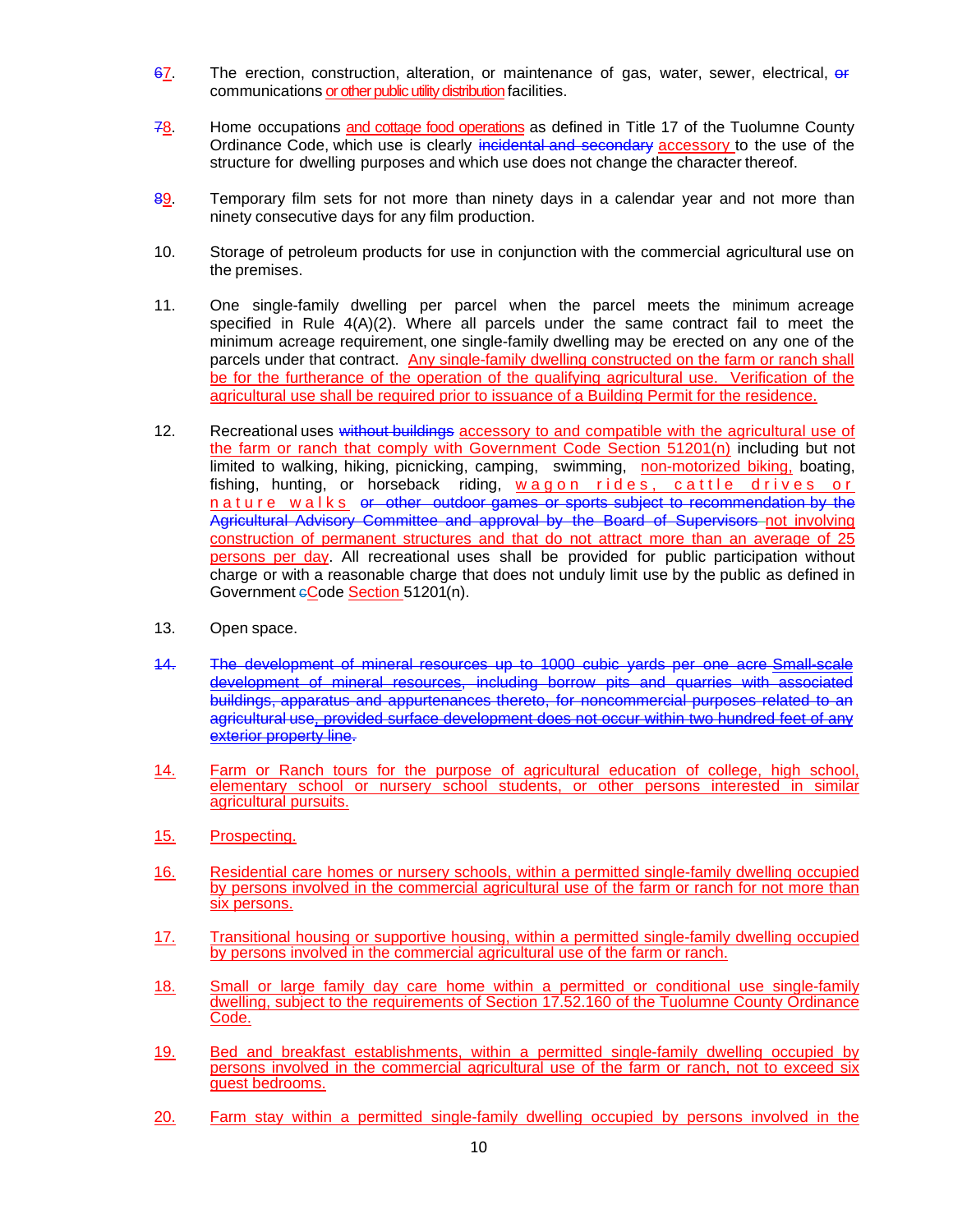commercial agricultural use of the farm or ranch, not to exceed six guest bedrooms.

- 21. Guest ranch within a permitted single-family dwelling occupied by persons involved in the commercial agricultural use of the farm or ranch, not to exceed six guest bedrooms or accommodations for 20 persons, whichever is less.
- 22. Growing and harvesting of timber, including Christmas trees.
- 23. Processing timber grown on the farm or ranch, provided no permanent structures or equipment are erected to accommodate such use.
- 924. Accessory uses and structures appurtenant and necessary to the operation of the compatible use subject to recommendation by the Agricultural Advisory Committee and approval by the Board of Supervisors.
- **C. Conditional uses for Commercial Agriculture.** The following uses may be permitted within the definition of compatible uses, if consistent in compliance with Section 51238.1 of the Government Code and the use shall not significantly impair the **primary qualifying** commercial agricultural use of the parcel(s), subject to first securing a use permit as provided in Subdivision D.
	- 1. Livestock auction and sales yards feed yards as defined in Chapter 17.04 of the Zoning **Ordinance**
	- 2. Raising of livestock in feed lots.
	- 3. Livestock slaughter houses and rendering plants.
	- 2. Agricultural processing facilities and activities for agricultural commodities not grown or raised on the farm or ranch that are the same type as the agricultural commodity grown or raised on the farm or ranch or a commodity that is necessary to process the agricultural commodity grown on the farm or ranch that exceed 10% of the property size or 10 acres, whichever is less.
	- 3. Agricultural marketing facilities or activities for the agricultural product grown, produced or processed on the farm or ranch.
	- 4. Agricultural by-product processing facilities accessory to the agricultural operation on the property, including commercial composting facilities.
	- 45. The development of mineral resources for commercial purposes and the removal of overburden in total amounts of one thousand cubic yards or more in any one location of one acre Development of mineral resources, including borrow pits and quarries, associated buildings, apparatus and appurtenances thereto, provided surface development does not occur within two hundred feet of any exterior property line. Development of such mineral resources shall be in compliance with all applicable requirements of the Surface Mining and Reclamation Act and Chapter 8.20 of the Tuolumne County Ordinance Code.
	- 56. Recreational uses accessory to and compatible with the agricultural use of the farm or ranch that comply with Government Code Section 51201(n) including, but not limited to, walking, hiking, picnicking, camping, swimming, non-motorized biking, boating, fishing, hunting, horseback riding, wagon rides, cattle drives, nature walks, and other outdoor games, with buildings compatible to commercial agricultural use as defined in Government Code Section 51201(n) and the structures must be in compliance with Government Code Section 51238.1 that attract more than an average of 25 persons per day. All structures must be in compliance with Government Code Section 51238.1. All recreational uses shall provide for public participation without charge or with a reasonable charge that does not unduly limit use by the public as defined in Government Code Section 51201(n).
	- 7. Wine marketing facilities for processing grapes or other fruits not grown primarily on the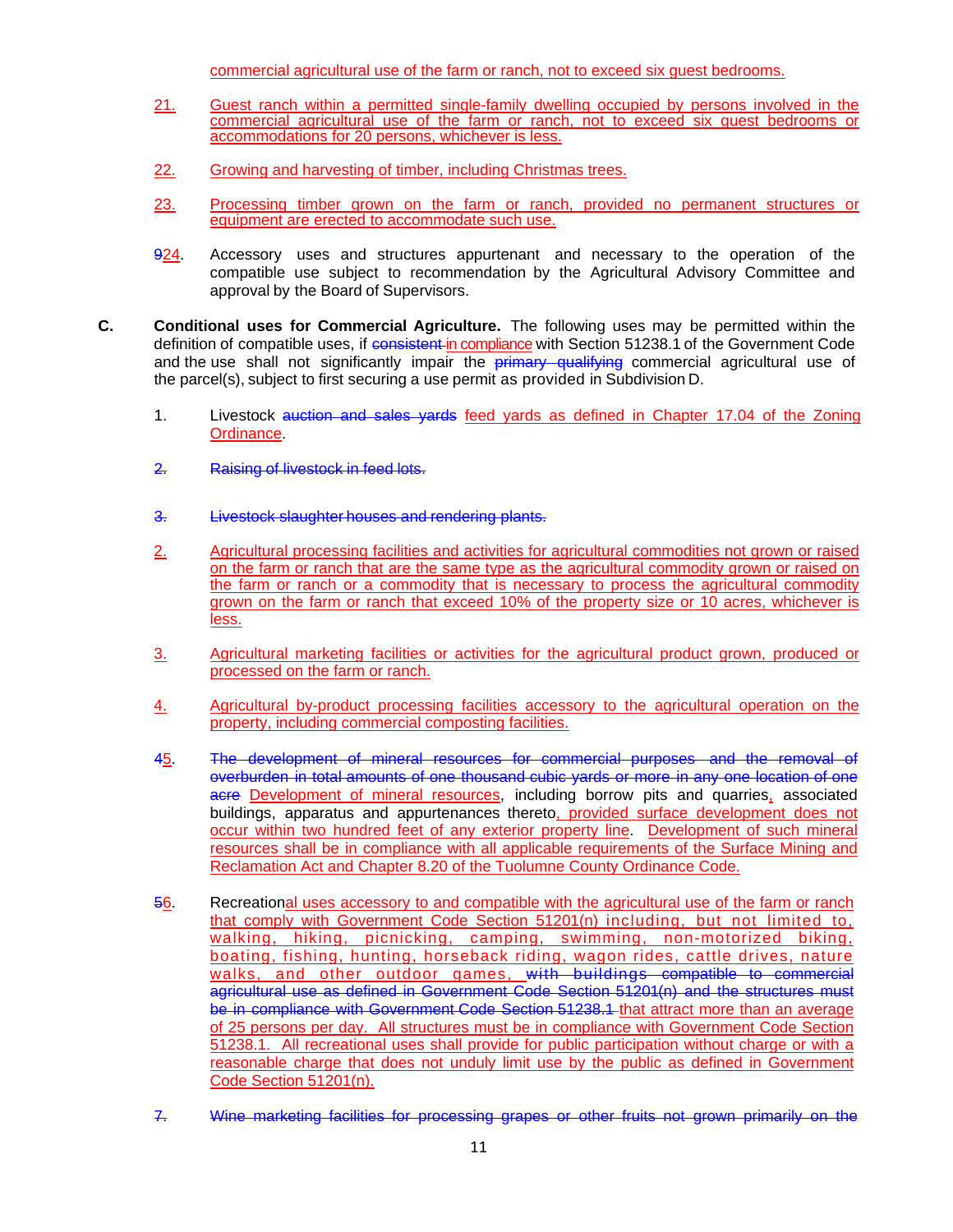same parcel, as the winery is located.

- 87. Roadside stands for products not grown primarily on the parcel exceeding one-thousand fivehundred square feet for agricultural products primarily grown or produced on the farm or ranch.
- 98. Film sets for more than ninety consecutive days in a calendar year in compliance with Government Code Sections 51238.1 and 51220.5.
- 10. Agricultural support services provided that such services shall be no greater in operational size than that necessary to accommodate existing local agricultural needs, shall remain accessory to agricultural uses in the area and shall be operated in a manner not substantially detrimental to existing nonagricultural development in the vicinity;
- 129. Animal hospitals, veterinary clinics, kennels, and animal boarding which is incidental accessory to the agricultural use.
- 130. One additional single-family dwelling related to the agricultural use of the property or one guesthouse, per contract when all parcels meet the minimum acreage requirement as specified in Rule  $4(A)(2)$  provided that in no case shall the acreage be less than 160 acres.
- 11. Shooting/archery ranges and trap shooting that are in compliance with Government Code Section 51201(n).
- 12. Off-road vehicle courses and trails that are in compliance with Government Code Section 51201(n).
- 13. Wireless communications facilities.
- 14. Commercial alternative energy generating facilities including, but not limited to, wind power facilities.
- 15. U-pick operations including accessory facilities.
- 16. Educational workshops, craft demonstrations, or demonstration gardens accessory to the agricultural use of the parcel.
- 17. Seasonal activities including, but not limited to, crop mazes, pumpkin patches and berry harvests, accessory to the agricultural use of the parcel.
- 18. Petting zoo accessory to the agricultural use of the parcel.
- 619. Commercial events such as lawn parties, weddings or similar outdoor activities accessory to the commercial agricultural use of the farm or ranch, determined to be in compliance with Government Code Sections 51238.1 and 51220.5 by the Board of Supervisors following review and recommendation by the Agricultural Advisory Committee may be allowed, but the use cannot be detrimental to surrounding agricultural operations or primary agricultural use on the property.
- 1420. Any use determined not to be compatible under Rule 8(B) Any use not specified in Rule 8(B) that is determined to be compatible pursuant to Government Code Sections 51238.1 and 51220.5.
- 121. Accessory uses and structures appurtenant to the conditional uses.
- **D.** Conditional use permit review for Commercial Agriculture. An application for a conditional use permit shall be referred by the Community Development Department Resources Agency to the Agricultural Commissioner who shall review and verify the application information. The Agricultural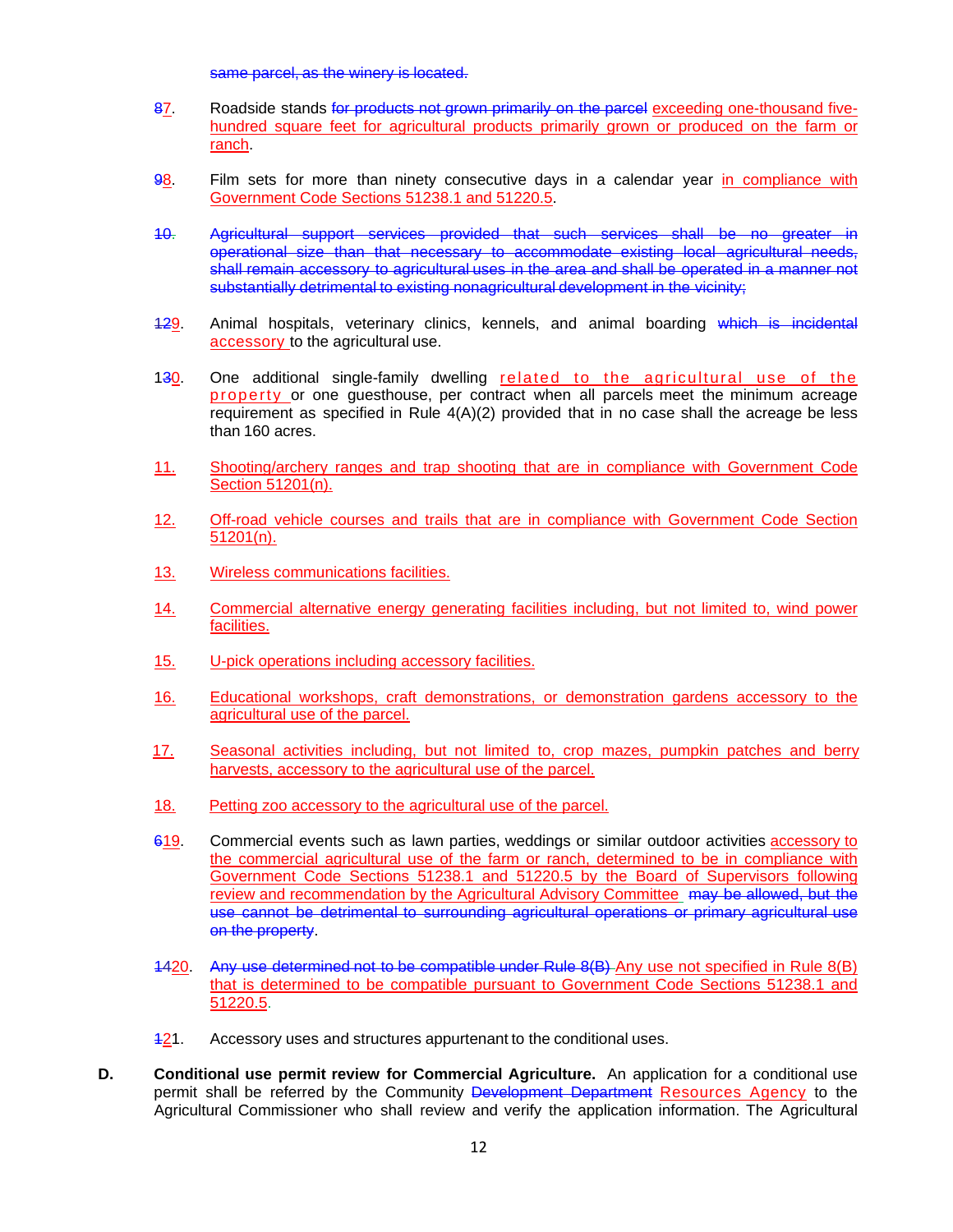Commissioner shall then schedule a meeting of the Agricultural Advisory Committee for review and recommendation to the Board of Supervisors. The Agricultural Advisory Committee shall consider the consistency of the application with these regulations. The recommendation of the Agricultural Advisory Committee shall be submitted to the Board of Supervisors by the Community Development Department Resources Agency.

**E. Indemnification.** When the owner of land in an agricultural preserve or under a land conservation contract agrees to allow the land to be used for free public recreation, the Board of Supervisors may agree to indemnify such owner against all claims arising from such public use. The owner's agreement that the land be used for free public recreation shall not be construed as an implied dedication for such use.

# **RULE 9 OPEN SPACE USE**

**A. Qualifying Criteria for Open Space Use.** Land devoted to open space uses pursuant to the provisions of Section 51205 of the Government Code, and which has statewide significance as defined in Title 14 CCR section 14112(C) may be acceptable and qualify land for inclusion in agricultural preserves or in land conservation contracts established for open space purposes. The Agricultural Advisory Committee shall consider the consistency of the application with these regulations. The recommendation of the Agricultural Advisory Committee shall be submitted to the Board of Supervisors by the Community Development Department Resources Agency.

Pursuant to Section 14112(C) of the Open Space Subvention Act, land shall be deemed to be devoted to open space use of statewide significance within the meaning of this Rule and Section 16143 of the Government Code if it meets at least one of the following criteria:

- 1. Areas of outstanding scientific, scenic or recreational value.
- 2. Areas that are required habitat for significant fish or wildlife resources.
- 3. Forest and agricultural lands that are judged to be of major importance in meeting future needs for food, fiber, and timber.
- 4. Areas that are required to provide needed access to lakeshores, and riverbanks.
- 5. Areas of major historic or cultural interest.
- **B. Use and management of land for Open Space Use.** Within preserves and under land conservation contracts established for open space purposes, land shall be used for the purposes specified in and managed in accordance with a wildlife habitat area improvement, recreation management plan, submerged area plan, or scenic corridor management plan approved by the Board of Supervisors in accordance with Rule 4(B)(4).

### **RULE 10 DIVISION OF LAND**

- **A. Division of land.** There shall be no division of land within an agricultural preserve or subject to a land conservation contract that will defeat the intent of the Williamson Act to preserve land in agriculture, open space or recreational use. Divisions of land within an agricultural preserve or under contract shall be allowed only when done in compliance with the State Subdivision Map Act, Government Code Section 66474.4 in particular, and all of the following conditions are fulfilled:
	- 1. The proposed division will not impair the production of food, feed, fiber, nursery or apiary commodities, livestock or wildlife habitat.
	- 2. Each parcel created by the division shall conform to minimum acreage under Rule 10(B).
	- 3. The division conforms to the Tuolumne County General Plan, state laws and county ordinance code.
- **B. Minimum parcel size.** No real property within any agricultural preserve or subject to a land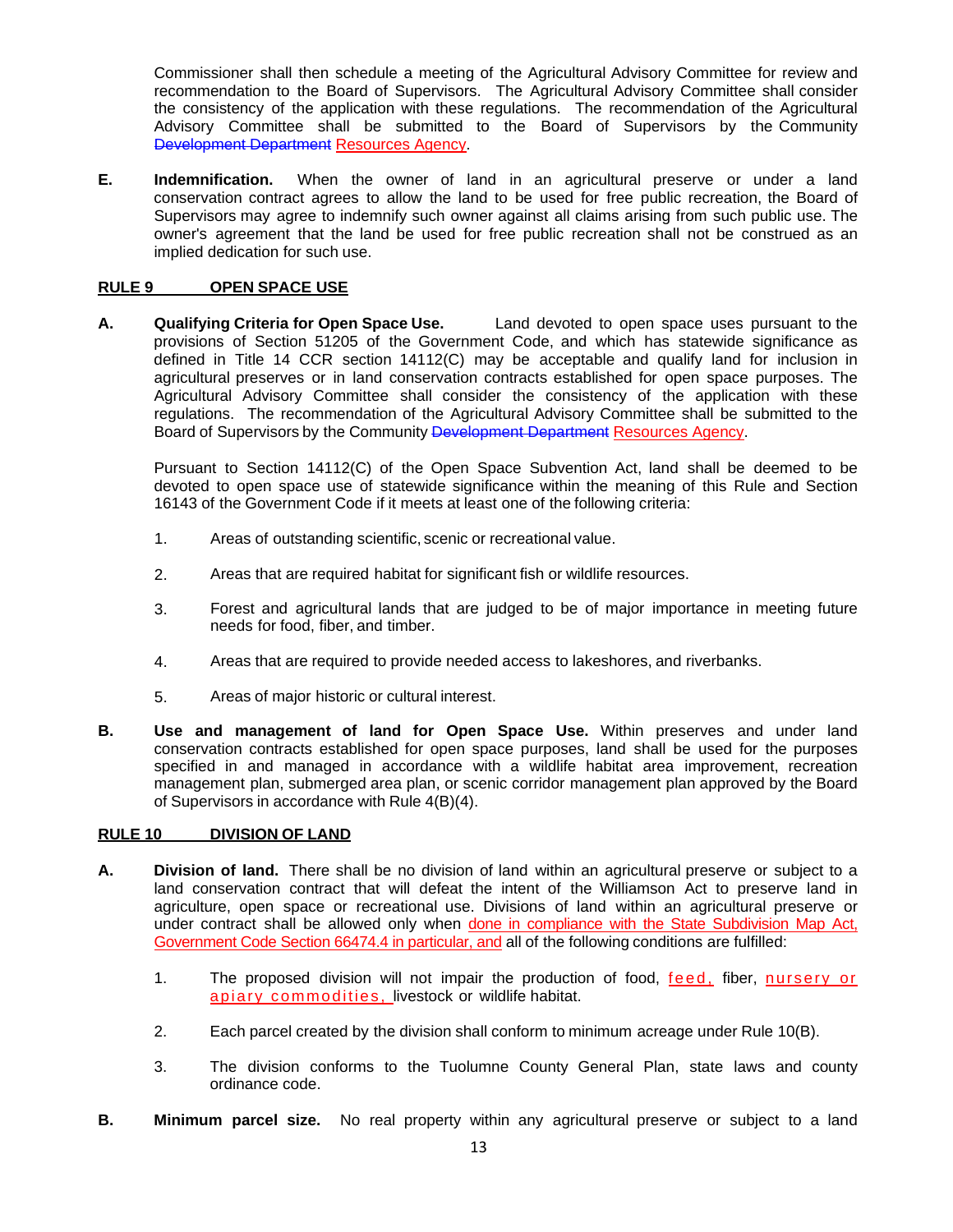conservation contract shall be divided where any parcel will be less than the following minimum acreage provided for each use. Lands can only be divided in accordance with their management plans. At least 90% of the parcel must be in agricultural production*.* [Resolution 59-08, adopted May 20, 2008] All land under a Land Conservation Contract shall be devoted to agricultural use, although uses that satisfy the principles of compatibility in Government Code Section 51238.1 may be allowed in addition to the agricultural use.

1. Commercial agricultural uses:

California Government Code.

|    | a.                                                                                                                                                                                                                                      | Dry land grazing                                                                                                                                                                                                                                                                                                                     | 160 acres          |
|----|-----------------------------------------------------------------------------------------------------------------------------------------------------------------------------------------------------------------------------------------|--------------------------------------------------------------------------------------------------------------------------------------------------------------------------------------------------------------------------------------------------------------------------------------------------------------------------------------|--------------------|
|    | b.                                                                                                                                                                                                                                      | Dry/and grazing with a minimum of 16 acres of irrigated<br>pasture <b>Oor</b> a combination of nonprime agricultural uses,<br>including dry/and grazing, with a minimum of 40 acres ein one<br>type of use. [Resolution 59-08, adopted May 20, 2008]                                                                                 | 80 acres           |
|    | C.                                                                                                                                                                                                                                      | All other nonprime agricultural uses, excluding dryland grazing<br><b>Oor</b> a combination of prime agricultural uses with nonprime<br>Aagricultural uses, including dryland grazing, minimum of 10<br>acres for the prime agricultural use with the balance nonprime<br>agricultural use. [Resolution 59-08, adopted May 20, 2008] | 40 acres           |
| 2. |                                                                                                                                                                                                                                         | All open space uses.                                                                                                                                                                                                                                                                                                                 | 40 Acres           |
| 3. | All recreational uses                                                                                                                                                                                                                   |                                                                                                                                                                                                                                                                                                                                      | 40 Acres           |
| 4. | Recreational or Open Space Use, combined with prime agricultural<br>use or nonprime agricultural use, excluding dryland grazing; 40 acre<br>minimum for the Recreational or Open Space use. [Resolution 59-08,<br>adopted May 20, 2008] |                                                                                                                                                                                                                                                                                                                                      | 80 Acres           |
| 5. |                                                                                                                                                                                                                                         | Agricultural laborer housing as described in section 51230.2 of the                                                                                                                                                                                                                                                                  | Less than or equal |

to five (5) acres

- **C. Transfer of ownership to family member.** Notwithstanding Rule 10(B), land shall be permitted to be divided into parcels that do not meet the minimum parcel sizes provided in this Rule only when such division is for the purpose of transferring ownership from one immediate family member to another in accordance with Section 51230.1 of the California Government Code. If the title to one or more of the parcels so created is transferred to a person who is not an immediate family member, a notice of nonrenewal shall be filed for all portions of the land subject to the existing contract. An exception for agricultural labor housing shall comply with the provisions of the California Government Code Section 51230.2. No residential buildings shall be erected on parcels that fail to meet the standards for minimum acreage specified in Rule  $\overline{A(A)(2)}$ .
- **D. Division of land when less than three years remain on contract.** Notwithstanding Rules 10(A) and 10(B) and subject to approval by the Board of Supervisors, land may be divided into parcels that do not meet the minimum parcel sizes provided in this Rule, pursuant to Section 66474.4 of the Government Code, when written notice of nonrenewal of the contract has been served as provided in Section 51245 of the Government Code and, as a result of that notice, there are no more than three years remaining on the contract. The contract continues to be in effect for the balance of the period remaining on the contract. Therefore, the uses on the property are limited to those allowed by the contract or specified in these rules and development of the property cannot occur until such time as the contract has expired.
- **DE.** Procedures. Applications for division of land within an agricultural preserve or subject to a land conservation contract shall be processed in the manner prescribed in Title 16 of the Tuolumne County Ordinance Code, except that all such applications shall be referred  $\frac{\partial^2 u}{\partial x^2}$  to the Agricultural Advisory Committee for review and recommendation to the Board of Supervisors in the manner prescribed in Rule 3(E). A Except for land divisions subject to Rule 10(D), a new contract shall be required since when the division has will changed the pre-existing parcel boundaries, and the contract description or ownership of any part of the land subject to the contract.
- **EF***.* **Existing contracts***.* This Rule shall apply to land subject to an existing land conservation contract as well as a contract entered into pursuant to these regulations*.* [Resolution 62-05 adopted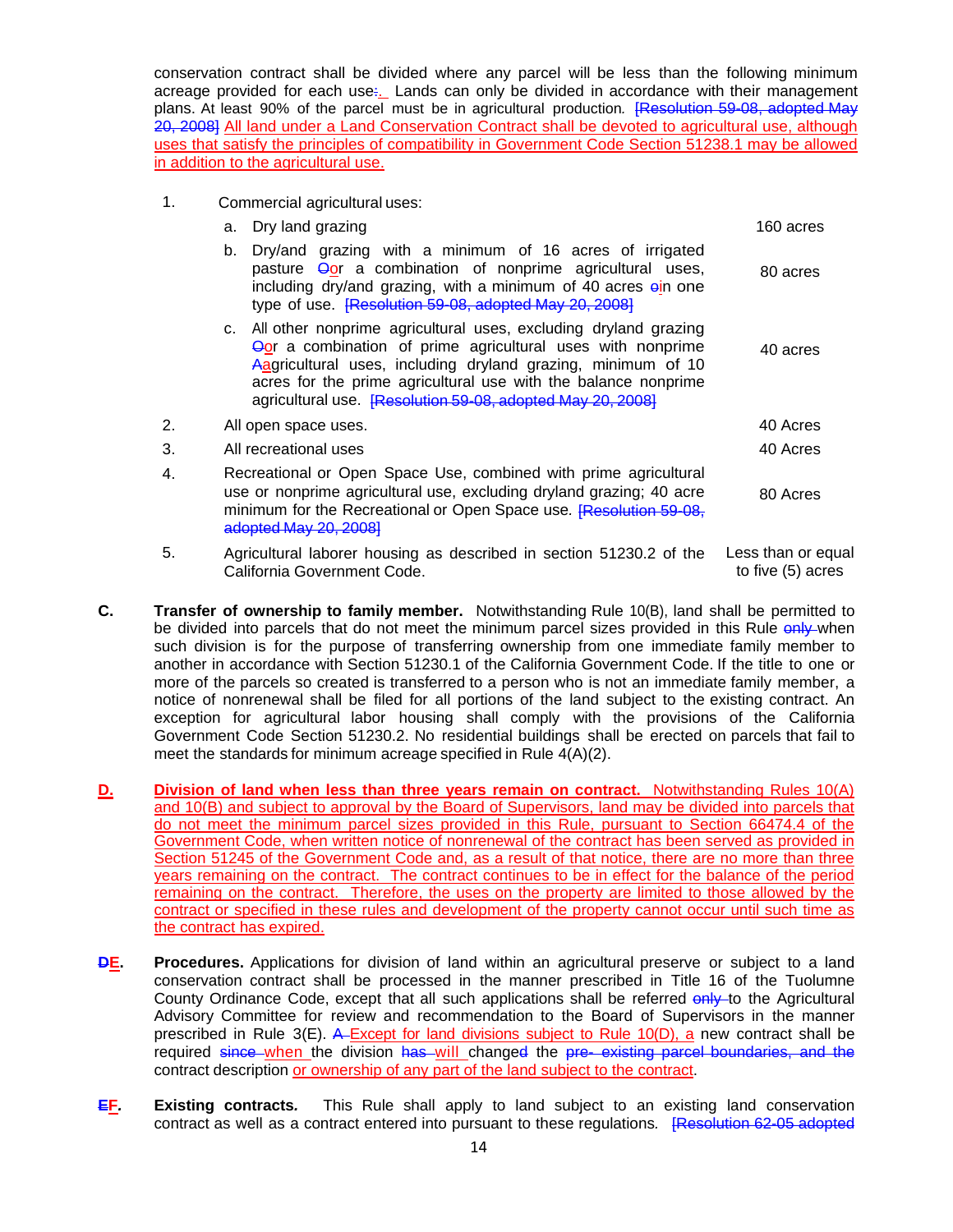#### **RULE 11 RECONFIGURATION OF LAND**

- **A. Minimum parcel size.** Parcels resulting from the reconfiguration of real property within any agricultural preserve or subject to an existing land conservation contract shall comply with the following:
	- 1. Except as provided for in this Rule, no parcel resulting from a reconfiguration (lot line adjustment or resubdivision), as defined in Title 16 of the Tuolumne County Ordinance Code, shall be less than the minimum acreage specified in Rule 10(B) based upon the use of the property.
	- 2. Parcels resulting from the merger of two or more parcels shall not be subject to any minimum acreage requirements.
- **B. Reconfiguration of parcels not subject to land conservation contracts through merger, lot line**  adjustment, or resubdivision. An application shall be submitted to the Community Development Department Resources Agency in accordance with the Rule 3(C) to alter the boundaries of the agricultural preserve to correspond to the reconfigured parcel boundaries and to rezone the subject property in accordance with Rule 3(D) and Title 17 of the Tuolumne County Ordinance Code as a condition of approval of the reconfiguration. All parcels located within an agricultural preserve shall be restricted by zoning, including appropriate minimum parcel sizes that are at a minimum consistent with Government Code Section 51230.
	- 1. The boundaries of parcels located within an agricultural preserve may be reconfigured with other parcels within the same or different preserves in accordance with and in the manner prescribed by Title 16 of the Tuolumne County Ordinance Code.
	- 2. The boundaries of parcels located in an agricultural preserve may be reconfigured with parcels that are not in a preserve provided there is no net decrease in the amount of the acreage in the preserve and the acreage to be adjusted is similar in characteristics in order to comply with the qualification requirements of the affected agricultural preserve.

### **C. Reconfiguration of parcels subject to land conservation contracts.**

- 1. The boundaries of parcels subject to land conservation contracts may be reconfigured through lot line adjustments or resubdivisions with the boundaries of parcels: (1) subject to the same contract; (2) subject to a different contract; or (3) not subject to a contract. provided the Any such reconfiguration shall be consistent with Government Code Sections 51257 and 66412. The existing contract or contracts are shall be rescinded and new contracts are shall be executed in accordance with Section 51257 of the California Government Code as a condition of approval of the parcel reconfiguration. To approve an application for rescission of contracts and entering into new contracts to facilitate a reconfiguration, the Board of Supervisors shall make all of the findings required under Section 51257 of the California Government Code. Applications for reconfiguration of parcels shall be referred to the Agricultural Advisory Committee for review and recommendation to the Board of Supervisors. To approve an application for rescission of contracts and entering into new contracts to facilitate the reconfiguration, the Board of Supervisors shall make all of the findings required under Section 51257 of the Government Code.
- 2. Parcels subject to land conservation contracts may be merged with parcels: (1) subject to the same contract; (2) subject to a different contract; or (3) not subject to a contract without modifying the existing contract(s) in accordance with and in the manner prescribed by Title 16 of the Tuolumne County Ordinance Code.
- **D.Smaller parcel sizes.**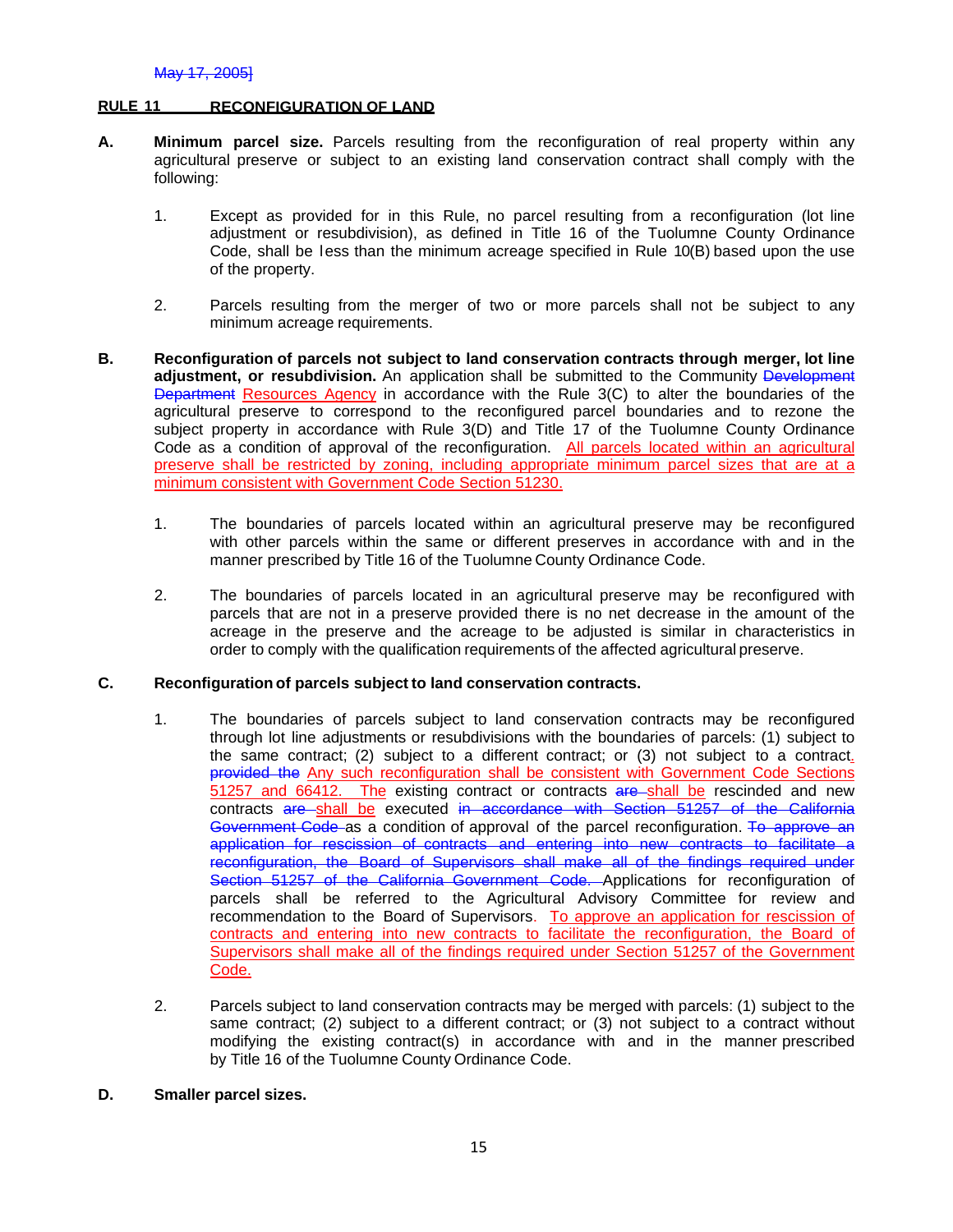- 1. A reconfiguration, other than a merger that results in any parcel smaller than the minimum acreage specified in Rule 10(B) for the then current use as provided for in the approved management plan, may not be approved until an amended management plan is approved as provided for in Rule 4(B)(6).
- 2. A reconfiguration, other than a merger, may result in a parcel smaller than the minimum acreage specified in Rule 10(B) for the current use, without an amended management plan, if the reconfiguration does not decrease the size of the parcel existing before the reconfiguration.
- 3. Any reconfiguration resulting in a parcel smaller than the minimum acreage specified in Rule 10(B) shall be large enough to sustain commercial agricultural uses consistent with Government Code Section 51222.
- **E***.* **Existing contracts.** This Rule shall apply to land subject to an existing land conservation contract as well as a contract entered into pursuant to these regulations*.* [Resolution 62-05 adopted May 17, 2005]

# **RULE 12 AGRICULTURAL ADVISORY COMMITTEE**

- **A. Membership.** The Board of Supervisors shall appoint an Agricultural Advisory Committee, the members of which shall serve at the pleasure of the Board. The Committee shall be comprised of five residents of Tuolumne County as follows: one planning commission member, one member representing the Tuolumne County Farm Bureau, one member representing the Tuolumne County Cattlemen's Association, one Open Space representative from a recognized conservation group, and one representative member of the public who demonstrates an interest with in resource conservation issues or one member of the public who demonstrates an interest in agricultural production. With the exception of the member representing one of the Tuolumne County Planning Commissions, all committee members must have familiarity with the Williamson Act land conservation program*.* The open space representative must be familiar with Rule 9 and the Open Space provisions of the Williamson Act Program. The Board of Supervisors shall review the Committee composition three years initially, then every four years hereafter. [Resolution 59-08, adopted May 20, 2008]
- **B. Terms of office.** The representatives from the Tuolumne County Farm Bureau and the member who demonstrates interest with resource conservation issues or one member of the public who demonstrates an interest in agricultural production shall serve an initial term of two years, and the representatives from the Tuolumne County Cattlemen's Association and the Open Space representative from a recognized conservation group shall serve an initial term of four years. After the initial terms of the Committee, members shall serve four-year terms with the exception of the one planning commission member. The Board of Supervisors will appoint each year the one planning commission member from applicants from any planning commission within the unincorporated areas of the county the Tuolumne County Planning Commission. The open space representative must be familiar with Rule 9 and the Open Space provisions of the Williamson Act program*.* The representatives of the Tuolumne County Farm Bureau and the Tuolumne County Cattlemen's Association shall be nominated by their associations for appointment by the Board of Supervisors. The Committee shall select a chairman each year. Members shall serve until qualification of a successor. [Resolution 59-08, adopted May 20, 2008]
- **C.** Duties. The Agricultural Advisory Committee shall be responsible for reviewing and recommending action to the Board of Supervisors concerning the consistency and compliance with the provisions of this resolution, contracts, the California Land Conservation Act, and the General Plan Agricultural Resources Element of applications or pre-applications submitted to the Community Development Department or Public Works Department Resources Agency.
	- 1. Applications for the creation, disestablishment or alteration to the boundaries of agricultural preserves; entering into, modifying, or canceling a land conservation contract; division of land in an agricultural preserve; discretionary entitlements from the County for land in an agricultural preserve or on land outside of an agricultural preserve as required by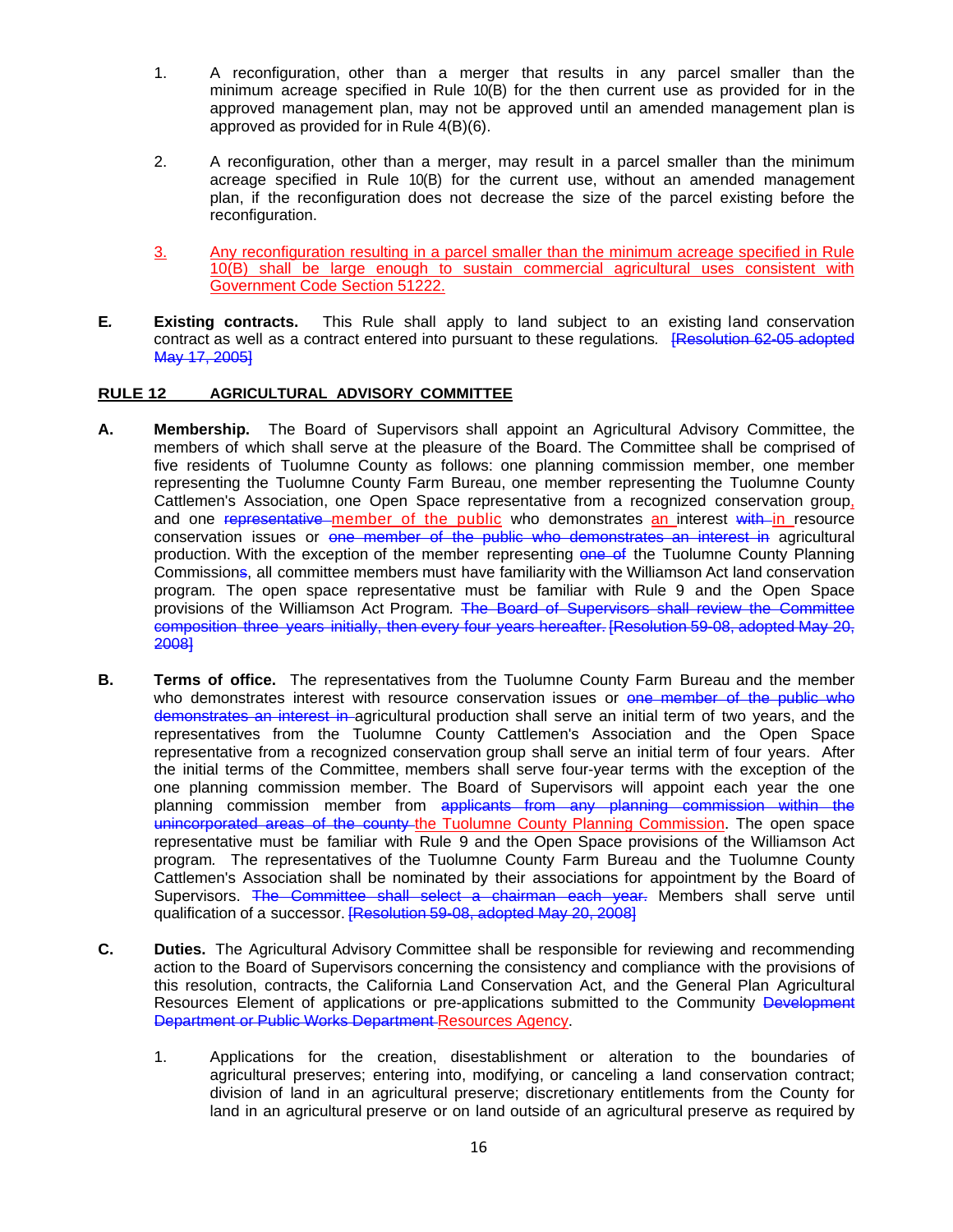the Tuolumne County General Plan Agricultural Resource Element; and the proposed conversion of any land designated as Agricultural by the General Plan. Review of land development applications by the Agricultural Advisory Committee shall be limited to one meeting unless the applicant agrees to continue consideration of the application to a subsequent meeting.

- 2. The Committee may submit comments to the Board of Supervisors on proposed legislation concerning changes to the California Land Conservation Act and may initiate amendments to the provisions contained in this resolution and in the  $g$ General  $p$ Plan aAgricultural **FResources** eElement.
- 3. The Committee may also review and comment to the Board of Supervisors, Agricultural Commissioner, or Community Development Resources Director, or Public Works **Director** concerning issues related to the preservation of land as provided in the California Land Conservation Act. The Agricultural Advisory Committee shall review and make recommendations on enforcement actions as described in Rule 13(A).
- **D. Secretary to Committee.** The Agricultural Commissioner shall serve as the Secretary to the Agricultural Advisory Committee. The Secretary shall serve as an advisor to the Committee in the performance of its duties. The Secretary shall also publish agendas, keep a record of the meetings of the Committee, and provide other services as necessary to the Committee.

# **E.Vacancies and removal.**

- 1. Vacancies on the Committee shall be filled as set forth in this Rule for the unexpired term. A vacancy on the Committee shall occur automatically on the happening of any of the following events before the expiration of the term:
	- a. Removal of the incumbent;
	- b. Death or resignation of the incumbent;
	- c. Ceasing to hold any eligibility requirement for appointment; or
	- d. Absence from three consecutive regular meetings or his/her absence from four regular meetings in any one calendar year.
- 2. The Secretary of the Committee shall certify the happenings of any vacating event to the Board of Supervisors. The Board may waive a vacating event under Subsection c or d for any member by majority vote.

### **GF. Officers and rules.**

- 1. Annually the Committee shall elect a Chairman and a Vice-Chairman from among its members.
- 2. The eCommittee shall hold meetings on a regularly scheduled basis as established by the eCommittee.
- 3. The Committee shall keep a public record of its proceedings.
- 4. A majority of the authorized positions of the Committee constitutes a quorum for the transaction of its business. No act of the Committee shall be valid or binding unless a majority of the filled positions concur therein, except as otherwise required by state law.

### **RULE 13 ENFORCEMENT**

**A. Enforcement responsibility.** The Agricultural Commissioner shall enforce the provisions of these regulations and shall determine the existence of any violations of the management plan as approved by the Board of Supervisors except that the provisions of Rules 7, 8, 9, 10 and 11 shall be enforced by the Community Resources Agency. The Agricultural Commissioner will bring his/her findings to